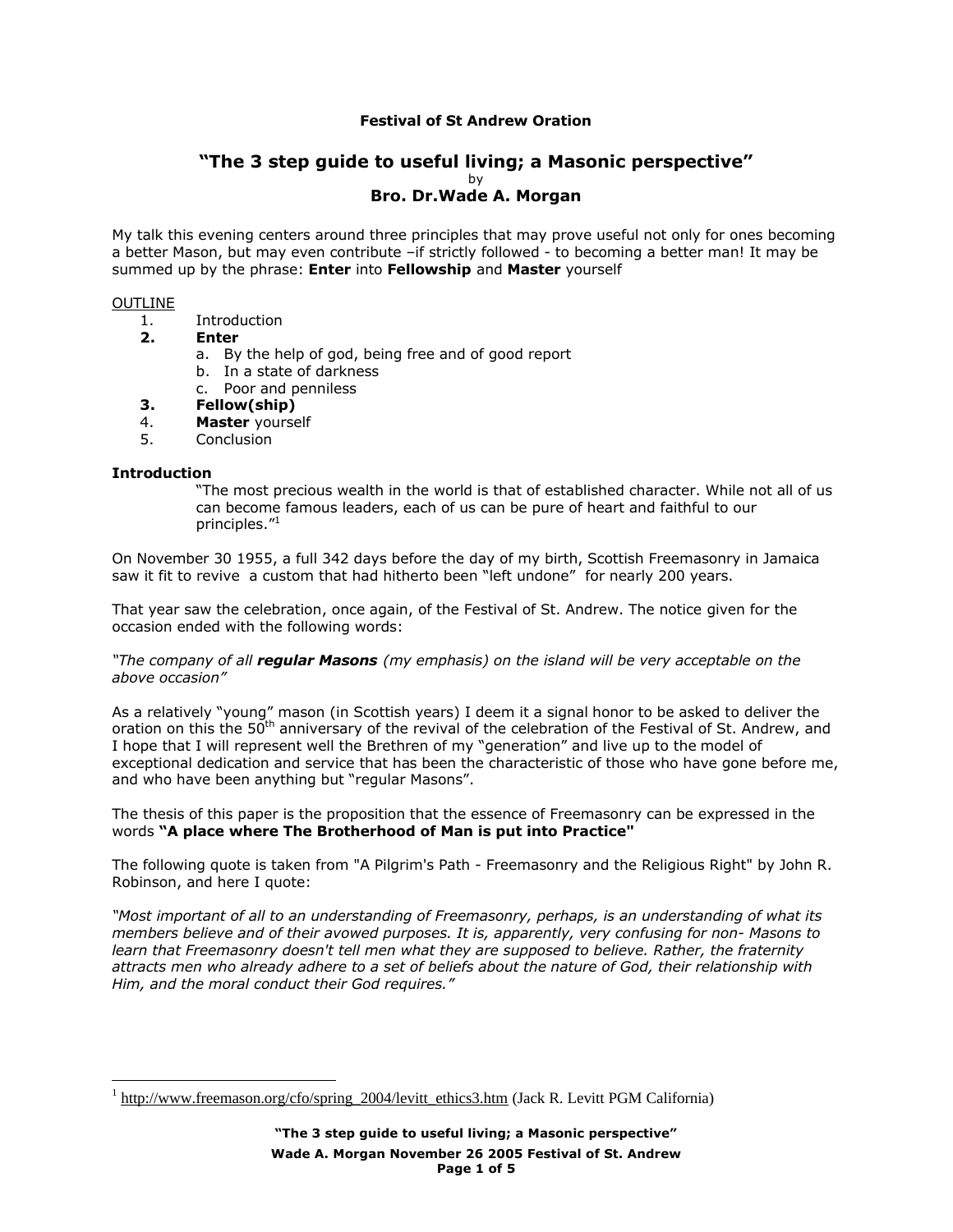In the 1980 printing of *The Louisiana Monitor* the following beautiful words are written:

*"To the altar of Freemasonry all men bring their most votive<sup>2</sup> offerings. Around it all men, whether they have received their teachings from Confucius, Zoroaster, Moses, Mohammed or the founder of the Christian religion--just so long as they believe in the universality of the fatherhood of God and universality of the brotherhood of man--meet upon a common level. The Jew returns to his synagogue, the Mohammedan to his mosque and the Christian to his temple--each better prepared for the solemn duties of life by the associations in this universal brotherhood."*

## In the words of **Mark Twain:**

*"The universal brotherhood of man is our most precious possession."*

The importance of this belief is established by each Mason as he practices the three principal tenets of Masonry: Brotherly Love, Relief and Truth.

**Brotherly Love** - Manifestly, this means that we place on another man the highest possible valuation as a friend, a companion, an associate, a neighbour. By the exercise of Brotherly Love, we are taught to regard the whole human species as one family.

**Relief** - Freemasons are taught to practice charity, and to care, not only for their own, but also for the community as a whole, both by charitable giving, and by voluntary efforts as individuals. Any conception of Brotherhood must include a willingness to give necessary aid.

**Truth** - Freemasons strive for truth, requiring high moral standards and aiming to achieve them in their own lives. Truth is a divine attribute and the foundation of every virtue. In any permanent brotherhood, members must be truthful in character and habits, dependable, men of honour, on whom we can rely to be faithful fellows and loyal friends. Truth is a vital requirement if a brotherhood is to endure, and we therefore accept it as such.

How, then, do we put into practice these noble ideals? What serves as our guide? I will attempt to make use of the ceremonials of our degree work to illustrate a possible point of origin, a compass in our journey and sojourn through life.

## **1 st or Entered Apprentice Degree**

Our entrance into the light of Freemasonry can be characterized by many things, but I choose to focus on the following three-fold nature:

- 1. By the help of God, being free and of good report
- 2. In a state of darkness
- 3. Poor and penniless

**By the help of god:** here I have written the word "god" in lower case and the term symbolizes the essence of the being that we as Christians worship, By the help of god acknowledges that no man can be made a Freemason who does not accept the existence of a supreme being. Such a belief necessarily dictates a belief in the nature, character, attributes and perfections of the Deity which must surely influence our conduct towards Him, as our Father, Benefactor, and Moral Governor, as also in the proper discharge of the duties of social life.

**Being Free:** the GAOTU has imbued man with the attribute of free will. Therefore any fate that befalls him is as a consequence of a choice made. We create our experiences by the set of beliefs that we use as a guide to our daily living. Having chosen to become Freemasons, we have presented for our scrutiny and use, a set of principles and guidelines that, by the application of a faithful and appropriate attention , conduces to a knowledge of, and an influence upon, our conduct towards the Deity.

1

<sup>2</sup> Etymology: Latin *votivus,* from *votum* vow

**<sup>1</sup> :** consisting of or expressing a vow, wish, or desire <a *votive* prayer>

**<sup>2</sup> :** offered or performed in fulfillment of a vow or in gratitude or devotion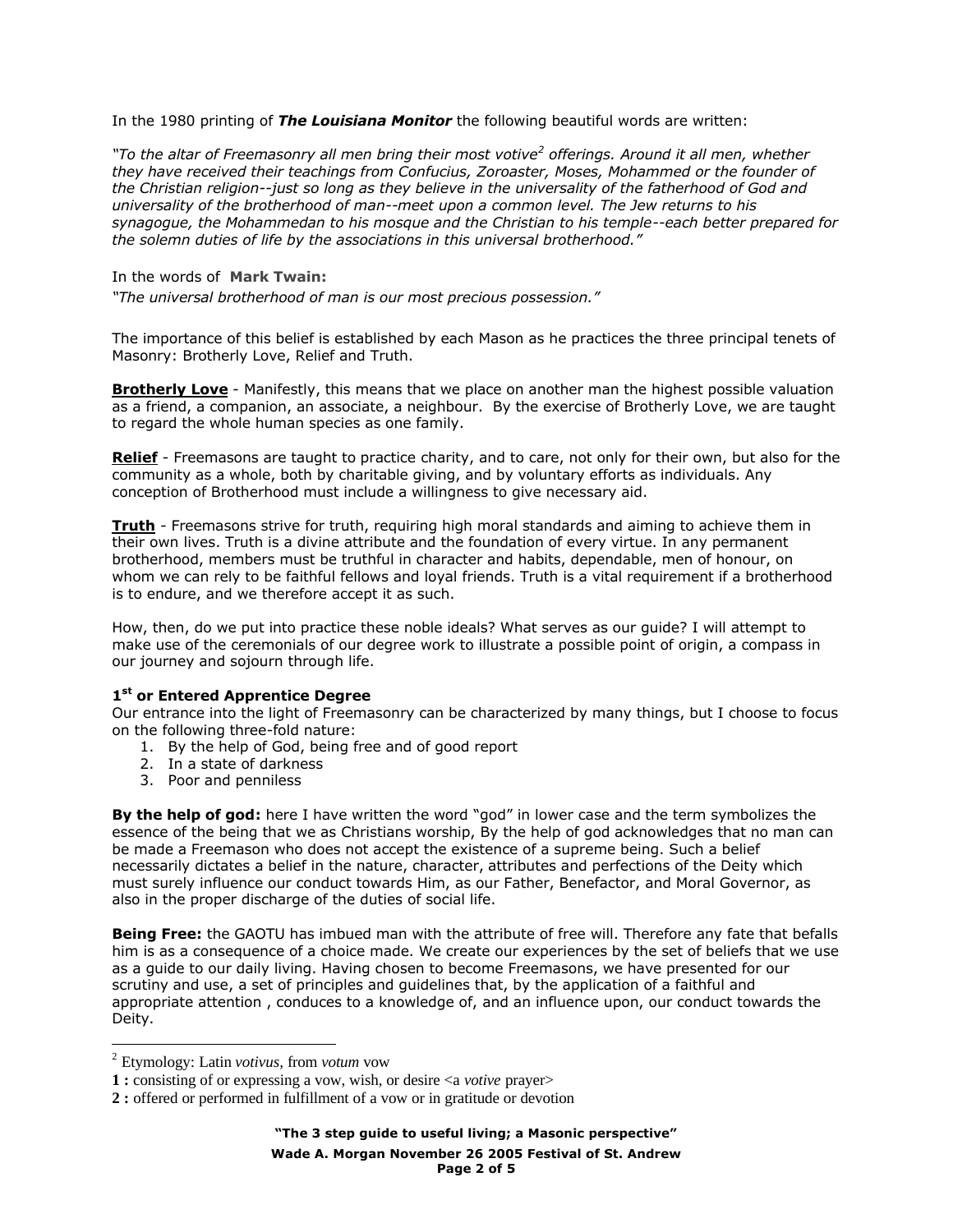**Of Good Report**: Each person who enters Freemasonry does so not only of his own volition, but on the recommendation of two Brothers, and his application must be approved by dare I say the whole fraternity. His good works therefore set the stage for his entrance, but it is the word spoken by a Brother in the craft that opens the door. Literally speaking therefore, "of good report" is equivalent to being of good character or reputation, salient characteristics with which to firmly entrench oneself in a "brotherhood of man"! but with this stricture as advocated in the early 18<sup>th</sup> century rituals:

"That excellent key, a Freemason's. tongue, which should speak well of a Brother absent or present, but when unfortunately that cannot be done with honour and propriety, should adopt that excellent virtue of the Craft, which is Silence." -Mackey's Encyclopedia of Freemasonry

**A State Of Darkness:** Before our initiation, we were in darkness concerning much of Masonry, but later were partially enlightened, and in this sense light symbolizes discovery. Mental or spiritual blindness cuts off the individual from all that makes life worth living, but as light comes with increasing intensity he finds himself entering a new existence. Light has made this possible, but it remains for him to explore, to understand and to conform.

**Poor and Penniless:** Before we depart from the festive board, the following toast is raised, and may take various forms depending on the Lodge or the Brother stating it:

*"To all poor and distressed Masons, where ever dispersed over the face of earth, and water, wishing them a speedy relief from their sufferings, and a safe return to their native country, if they desire it."* The "distress" experienced by the candidate for initiation in the South East corner of the Lodge, serves a great and useful purpose; it points out the fact of our not being an island, not standing alone, but belonging to a greater community. The first of the beatitudes is taken from Matthew 5:3 and states: *"Blessed are the poor in spirit: for theirs is the kingdom of heaven".* This refers not so much to the external condition of poverty i.e. not having monetary wealth, but to the absence of a haughty, selfassertive, and self-sufficient disposition fed by vanity and ego, a laying bare if you will, of the spirit or soul. It is in this state of having "no-thing" that the initiate enters into Freemasonry; it is the first experiential evidence of a Divine work of grace within the soul, and corresponds to the initial awakening of the prodigal in the far country.

#### **2 nd or Fellow of Craft Degree**

(As an aside, one of the dictionary definitions of FELLOW is: adj. Being of the same kind, group, occupation, society, or locality; having in common certain characteristics or interests)

In the second degree there is the allusion to the seven liberal arts and sciences, viz.: Grammar, Rhetoric, Logic, Arithmetic, Geometry, Music, and Astronomy. Since we are all familiar with their several significations, I will not here dwell on them but only mention two.

**GRAMMAR** imparts that excellence of pronunciation and linguistic construction which enables us to speak and write a language with accuracy and precision. It is therefore the basis of good communication.

**RHETORIC** grants the skills with which to captivate the hearers by strength of argument and beauty of expression.

**LOGIC** teaches us to direct our inquiries after truth; as well for the instruction of others as for our own improvement.

**ARITHMETIC** teaches the powers and properties of numbers, the fundament and basis of the whole universe.

**GEOMETRY** is the science by which the Architect is able to execute his plans, and estimate his designs.

**MUSIC** inquires into the nature of concords and discord and enables us to determine a due proportion between them by numbers

> **"The 3 step guide to useful living; a Masonic perspective" Wade A. Morgan November 26 2005 Festival of St. Andrew Page 3 of 5**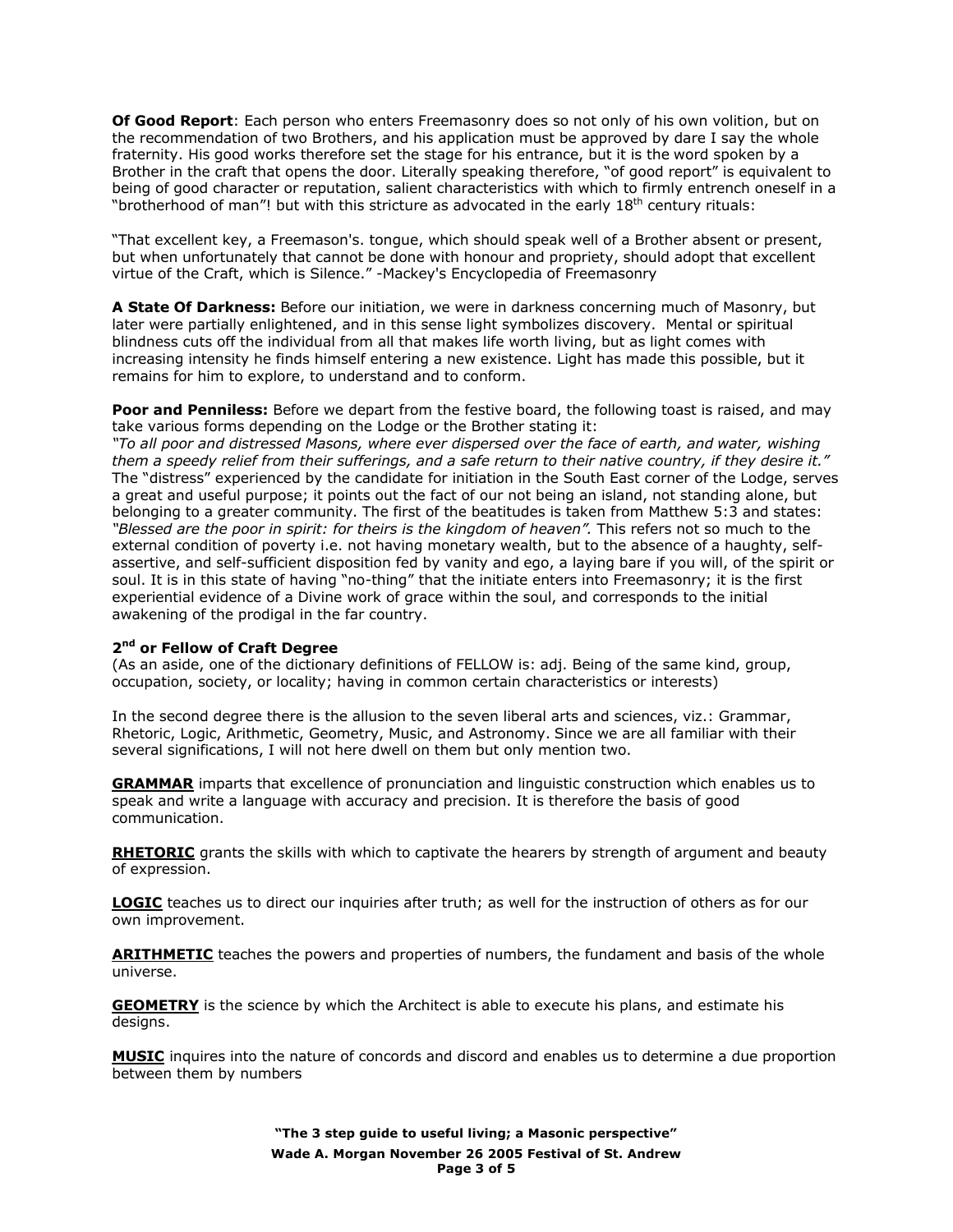**ASTRONOMY** is that Divine art by which we learn the use of the Globes, the system of the World, and the primary laws of Nature; and while we are employed in the study of this science, we may perceive unparalleled instances of wisdom and goodness, and on every hand may trace the Glorious Author by His works.

Taken together therefore, these seven arts build a framework for the good ordering of society and can be said to be the ingredients that constitute the cement that binds our brotherhood in particular, and mankind in general.

## **3 rd or Master Mason Degree**

Brethren, Freemasonry is a progressive science and every degree cannot be attained but by time, patience, and assiduity. In the First Degree, we are taught the duties we owe to God, to our neighbour, and to ourselves. In the Second Degree, we are admitted to participate in the mysteries of human science, and to trace the goodness and majesty of the Creator, by minutely analyzing His works. The Third Degree is the cement of the whole; it is calculated to bind men together by mystic points of fellowship, and by practicing out of the Lodge that which we are taught in it we shall convince the world that the principles of Masonry are pure and its requirements just. Thus armed with the tools of the foregoing degrees we are enabled to contemplate our lives and its ultimate logical conclusion, death.

T.R. Fehrenback, an editorial writer, observed that ethics is - *Do right if you can; above all do no harm; and if questionable, do not do it, whatever the law allows.*

#### **Conclusion**

It is quite fashionable nowadays to have programs of a number of steps for recovery from different maladies, such as 12 step programs for alcoholics etc. What I have formulated here, and it cannot be in any way termed original since it has existed since time immemorial, or at least since Masonic rituals have existed, is not a cure for a malady, for it is based on the commonly described maxim of Freemasonry contriving to make good men better. It makes the assumption that the conduct of each Master Mason is strictly his own responsibility.

Since Freemasons are urged to live by Masonic principles and thus, by precept and example, encourage others to emulate their actions, they must abide by their obligations and not palliate the offenses of their brethren. They must realize that the teachings of the Craft are designed to improve society as well as each member, just as Aristotle knew that though it is worthwhile to obtain the end merely for one man, it is fine and more Godlike to attain it for a nation.

I leave you with two things:

One is the words of Proverbs 1 verse 5 *"A wise man will hear, and will increase learning; and a man of understanding shall attain unto wise counsels."*

The second is a poem by Ella Wheeler Wilcox, that suggests not **what** we should do but **how**: